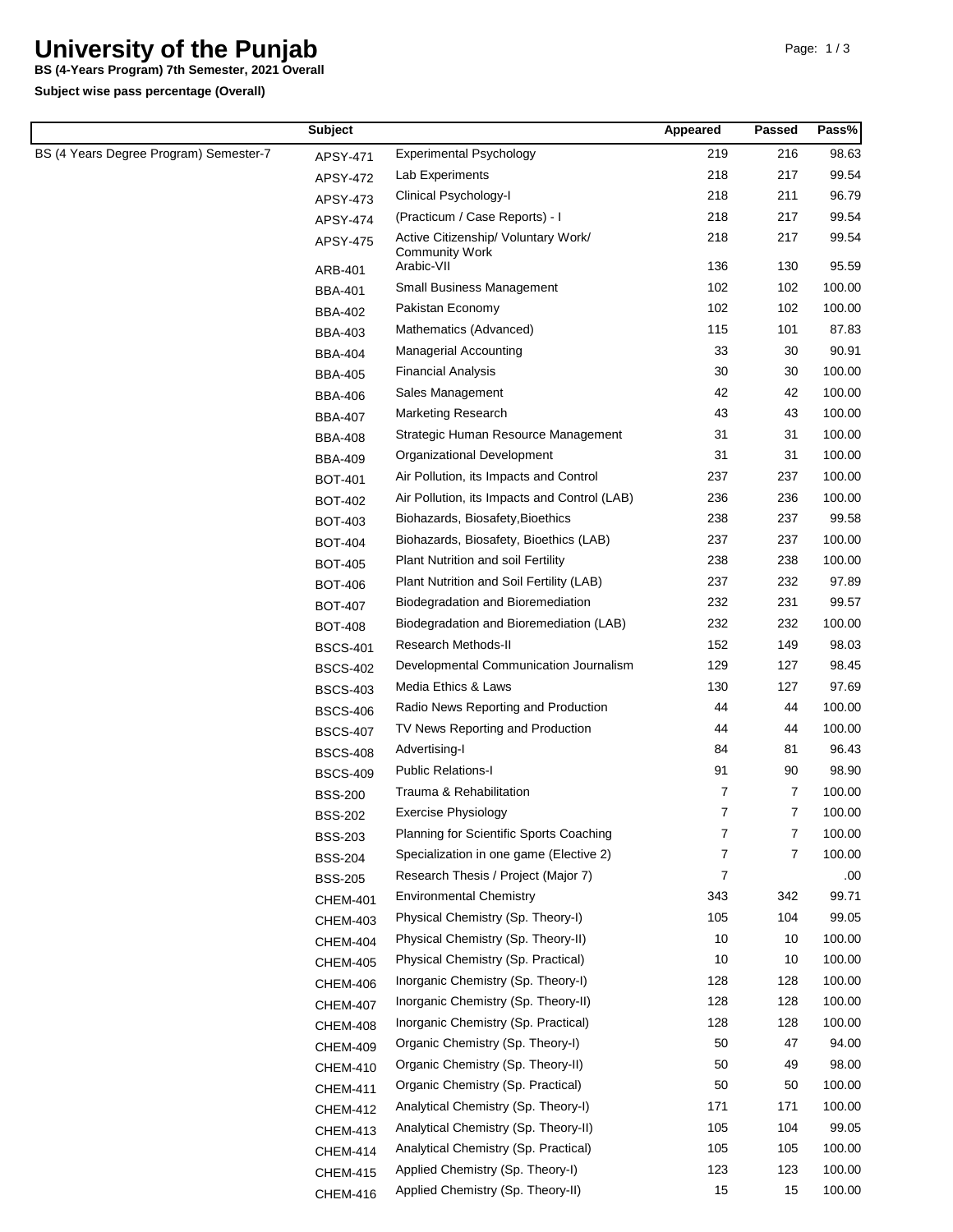## **University of the Punjab**

**BS (4-Years Program) 7th Semester, 2021 Overall**

**Subject wise pass percentage (Overall)**

|                                        | <b>Subject</b>  |                                                        | Appeared       | Passed | Pass%  |
|----------------------------------------|-----------------|--------------------------------------------------------|----------------|--------|--------|
| BS (4 Years Degree Program) Semester-7 | <b>CHEM-417</b> | Applied Chemistry (Sp. Practical)                      | 15             | 15     | 100.00 |
|                                        | <b>CHEM-418</b> | Bio Chemistry (Sp. Theory-I)                           | 35             | 35     | 100.00 |
|                                        | <b>CHEM-419</b> | Bio Chemistry (Sp. Theory-II)                          | 32             | 32     | 100.00 |
|                                        | <b>CHEM-421</b> | Bio Chemistry (Sp. Practical)                          | 32             | 32     | 100.00 |
|                                        | <b>COMM-401</b> | Corporate Law                                          | 62             | 62     | 100.00 |
|                                        | <b>COMM-402</b> | Human Resource Management                              | 62             | 62     | 100.00 |
|                                        | COMM-403        | Insurance & Risk Management                            | 62             | 60     | 96.77  |
|                                        | <b>COMM-404</b> | <b>Managerial Economics</b>                            | 62             | 61     | 98.39  |
|                                        | <b>COMM-405</b> | Management Accounting                                  | 62             | 62     | 100.00 |
|                                        | <b>COMM-406</b> | Corporate Finance (Finance Specialization)             | 53             | 53     | 100.00 |
|                                        | <b>COMM-407</b> | <b>Consumer Behavior (Marketing</b><br>Specialization) | 10             | 10     | 100.00 |
|                                        | <b>ECON-401</b> | International Trade Theory                             | 221            | 141    | 63.80  |
|                                        | <b>ECON-402</b> | Research Methodology                                   | 197            | 190    | 96.45  |
|                                        | <b>ECON-403</b> | <b>Public Finance</b>                                  | 205            | 199    | 97.07  |
|                                        | <b>ECON-404</b> | <b>History of Economics Thoughts</b>                   | 191            | 154    | 80.63  |
|                                        | <b>ECON-405</b> | <b>Monetary Economics</b>                              | 192            | 168    | 87.50  |
|                                        | EDE-162         | History IV                                             | $\overline{7}$ | 6      | 85.71  |
|                                        | EDE-170         | Sociology IV                                           | 134            | 133    | 99.25  |
|                                        | EDE-323         | School Organization and Management                     | 140            | 140    | 100.00 |
|                                        | EDE-327         | <b>Technical Writing and Presentation Skills</b>       | 140            | 140    | 100.00 |
|                                        | EDE-397         | Practice Teaching (Long)-I                             | 140            | 140    | 100.00 |
|                                        | EDU-402         | Contemporary Issues and Trends in<br>Education         | 4              |        | .00.   |
|                                        | ENG-401         | 20th Century British Literature Poetry &<br>Drama      | 397            | 383    | 96.47  |
|                                        | <b>ENG-402</b>  | 20th Century Fiction & Prose                           | 399            | 395    | 99.00  |
|                                        | <b>ENG-403</b>  | American Literature                                    | 417            | 403    | 96.64  |
|                                        | <b>ENG-404</b>  | South Asian Literature                                 | 397            | 392    | 98.74  |
|                                        | <b>ENG-405</b>  | Research Methodology                                   | 410            | 324    | 79.02  |
|                                        | <b>ENG-411</b>  | Pedagogical Grammar                                    | 21             | 21     | 100.00 |
|                                        | <b>ENG-412</b>  | TESOL - I (English Language Skills)                    | 21             | 21     | 100.00 |
|                                        | <b>ENG-413</b>  | Language and Gender                                    | 21             | 21     | 100.00 |
|                                        | <b>ENG-414</b>  | Language, Culture and Identity                         | 21             | 21     | 100.00 |
|                                        | <b>ENG-415</b>  | Intro. to Research Methods in Applied<br>Linguistics   | 21             | 21     | 100.00 |
|                                        | GS-401          | Gender, Development and Globalization                  | 20             | 20     | 100.00 |
|                                        | GS-402          | Gender and Education                                   | 20             | 20     | 100.00 |
|                                        | GS-403          | Gender Project Cycle Management                        | 20             | 20     | 100.00 |
|                                        | GS-404          | Introduction to Statistical Analysis (SPSS)            | 20             | 19     | 95.00  |
|                                        | GS-405          | Gender Issues in Urbanization                          | 20             | 20     | 100.00 |
|                                        | GS-406          | Gender and Crime                                       | 20             | 19     | 95.00  |
|                                        | <b>ISE-401</b>  | Comparative Study of Religions-I                       | 133            | 131    | 98.50  |
|                                        | <b>ISE-402</b>  | <b>Islamic Economics-I</b>                             | 133            | 131    | 98.50  |
|                                        | <b>ISE-403</b>  | History & Priniciples of Tafsir                        | 135            | 132    | 97.78  |
|                                        | <b>ISE-404</b>  | Modern Tools of Research                               | 133            | 131    | 98.50  |
|                                        | IT-401          | Network Management & Administration                    | 398            | 392    | 98.49  |
|                                        | IT-402          | <b>Enterprise Application Development</b>              | 401            | 396    | 98.75  |
|                                        | IT-403          | Database Administration                                | 399            | 394    | 98.75  |
|                                        | IT-404          | <b>Project Management</b>                              | 402            | 397    | 98.76  |
|                                        | <b>MATH-401</b> | Set Theory                                             | 377            | 356    | 94.43  |
|                                        | <b>MATH-402</b> | <b>Partial Differential Equations</b>                  | 393            | 361    | 91.86  |
|                                        | <b>MATH-403</b> | <b>Numerical Analysis-I</b>                            | 391            | 377    | 96.42  |